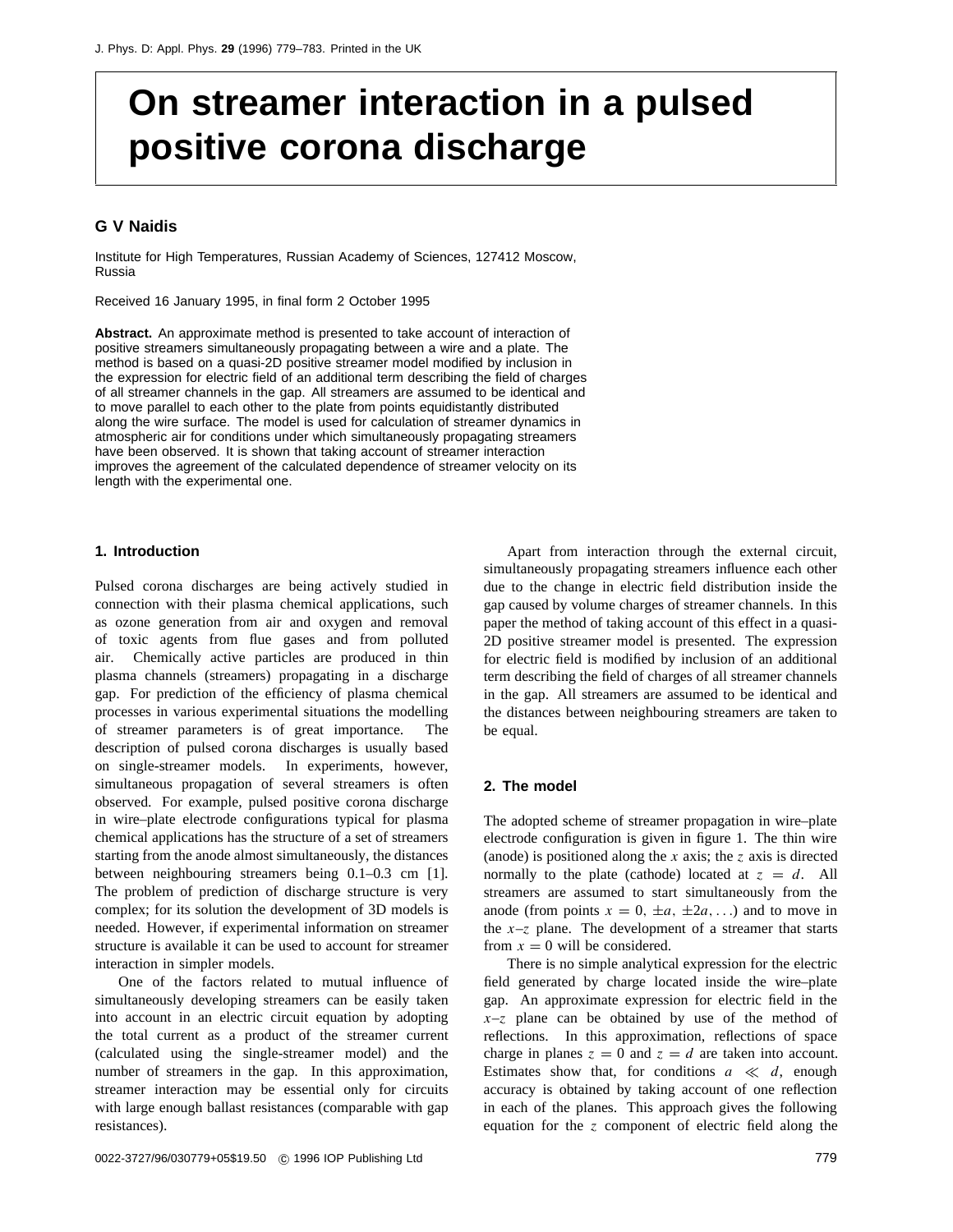

**Figure 1.** The scheme of streamer propagation.

line  $x = 0$  due to the space charge of a neighbouring streamer moving from  $x = a$ :

$$
E^{(a)}(z,t) = \int_0^{l(t)} \rho(z',t) dz'[ \psi(z-z') -\psi(z+z'-2d) - \psi(z+z')]
$$
  

$$
\psi(y) \equiv \frac{y}{(a^2 + y^2)^{3/2}}
$$
 (1)

where  $l(t)$  is the streamer length at time moment  $t$ and  $\rho(z', t)$  is the space charge distribution along the streamer per unit length. In derivation of equation (1) the relation  $R \ll a$  is taken into account, where  $R$  is the streamer dimension normal to the *z* axis (the streamer radius). The two last terms in integral (1) correspond to reflections of streamer charge in planes  $z = 0$  and  $z = d$ .

The space charge of the streamer channel gives the main contribution to integral (1). The space charge density at the streamer head is greater than in its channel but because of the small size of the head its field sharply decreases with distance and does not influence the propagation of neighbouring streamers. The results of calculations of streamer propagation in short gaps (up to several centimetres in atmospheric air) show that the space charge distribution  $\rho(z, t)$  in the streamer channel weakly depends on *z* (see below). So the expression (1) can be simplified by introducing the mean space charge density  $\bar{\rho}(t)$ :

$$
E^{(a)}(z,t) = \bar{\rho}(t) f(a) \qquad \bar{\rho}(t) = \int_0^{l(t)} \rho(z',t) \, \mathrm{d}z'/l(t) \tag{2}
$$

$$
f(a) = \chi(z - l) + \chi(z + l) + \chi(2d - z - l)
$$
  
-
$$
\chi(2d - z) - 2\chi(z)
$$
  

$$
\chi(y) \equiv (a^2 + y^2)^{-1/2}.
$$

The sum of contributions of all simultaneously developing streamers on both sides of the streamer under consideration gives the electric field

$$
E_{int}(z, t) = E^{(a)}(z, t) + E^{(-a)}(z, t) + E^{(2a)}(z, t) + \cdots (3)
$$
  
=  $\bar{\rho}(t)[(f(a) + f(-a) + f(2a) + \cdots].$ 



**Figure 2.** The dependence of streamer velocity on its length for  $V = 20$  (a) and 25 kV (b). Points are experimental data [1], curves are calculations without (1*,* 3) and with (2*,* 4) account taken of streamer interaction for <sup>a</sup> = 0*.*2 cm and <sup>R</sup> = 0*.*02 cm (1*,* 2) and 0.01 cm (3*,* 4).

The summation in (3) can be performed approximately by replacing the sum by an integral. For the case in which the wire length  $L \gg d$  the upper limit in the integral may be set equal to infinity. It gives

$$
E_{int}(z, t) = \frac{2\bar{\rho}(t)}{a} \ln \left( \frac{\Phi^2(z)\Phi(2d - z)}{\Phi(z - l)\Phi(z + l)\Phi(2d - z - l)} \right)
$$
  
\n
$$
\Phi(y) \equiv a + (y^2 + a^2)^{1/2}.
$$
\n(4)

The values of  $\bar{\rho}(t)$  and  $l(t)$  in (4) are determined during the process of calculation of streamer motion in a selfconsistent electric field equal to the sum of the field created by the electrodes (the Laplacian field) *EL*, the field *Es* generated by the space charge of the streamer under consideration and the field *Eint* of the charges of all other streamers developing in the gap.

Note that, in long gaps, the distribution of  $\rho(z)$  along the streamer channel may be non-uniform. In this case the value of  $E_{int}$  can be obtained by numerical integration  $(1)$ and summation (3).

The expression for additional electric field can be incorporated into any model developed for calculation of single-streamer propagation. The description of streamers in non-uniform electric fields is usually based on quasi-2D models [2–6]. In these models, distributions of plasma parameters in the streamer channel in the radial direction (normal to the direction of streamer propagation) are taken to be the known functions and are usually stepwise. The streamer radius *R* is assumed to be constant along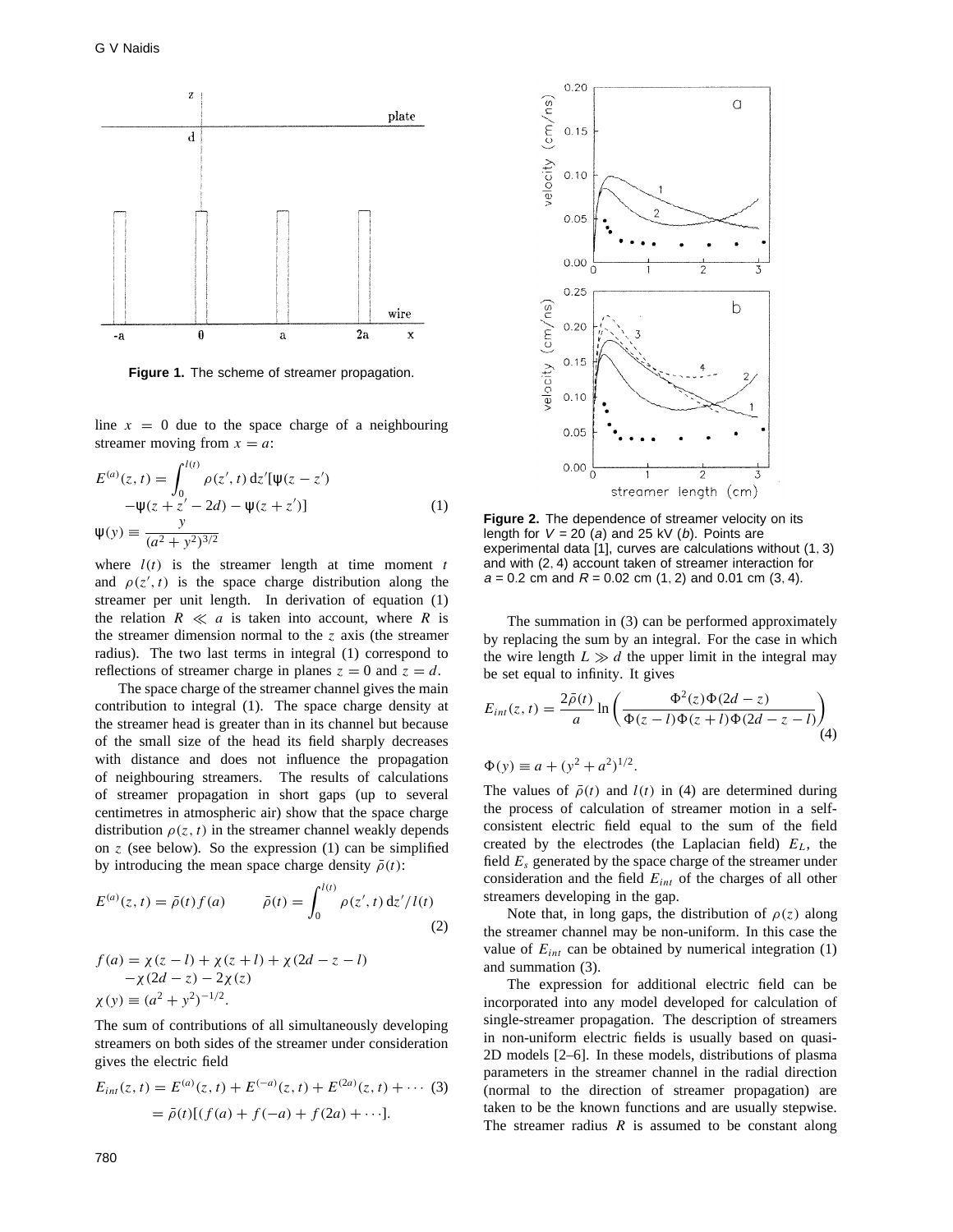

**Figure 3.** Distributions of electric field components (a) and of total electric field and linear space charge (b) along the streamer axis for  $V = 25$  kV,  $a = 0.2$  cm and  $R = 0.02$  cm, with streamer length  $l = 0.8$  cm: (a) 1,  $E_L$ ; 2,  $E_{int}$ ; and 3, <sup>E</sup>*6*; (b) 1, <sup>E</sup>; and 2, *ρ*.

the streamer length, the value of *R* being the variable parameter. Often the value of *R* is used that corresponds to avalanche–streamer transition (for atmospheric air it is about 0.003–0.005 cm). Recent studies of streamer structure have given significantly greater values of *R*. By optical measurements of the radial distribution of streamer radiation intensity in a point–plane electrode configuration [7] the value  $R = 0.085$  cm has been obtained. Measurements under experimental conditions [1] have shown that the optical radius of primary streamers is about 0.02 cm [8]. Calculations of streamer dynamics in uniform fields with use of a full 2D model [9] have revealed that the radial dimensions of distributions of different plasma parameters in a streamer channel differ considerably, values of *R* lying within the interval 0.02– 0.04 cm.

Though quasi-2D models cannot provide an accurate quantitative description of streamer parameters, they adequately reproduce many features of streamer formation and propagation. In this work a quasi-2D model [5] for estimation of the effect caused by streamer interaction is used. It includes continuity equations for charged particles (electrons, positive and negative ions)

$$
\frac{\partial n_j}{\partial t} + \frac{\partial (n_j v_j)}{\partial z} = J_j \tag{5}
$$

where  $n_j$  and  $v_j$  are densities and velocities and  $J_j$  is the sum of contributions of kinetic processes (collisional



**Figure 4.** The dependence of streamer velocity on its length for <sup>V</sup> = 25 kV, <sup>R</sup> = 0*.*02 cm and <sup>a</sup> = 0*.*3*,* 0*.*2 and 0.1 cm (curves 1, 2 and 3, respectively).

ionization, attachment of electrons, photo-ionization) for particles of sort  $j$ . The values of rate constants of the processes with participation of electrons are determined by local values of the electric field. The dependences of transport coefficients and rate constants of kinetic processes on the field for air are taken in accordance with [10], the photo-ionization term is calculated using the model [11]. For solution of continuity equations a modified fluxcorrected transport method [12] on an adaptive mesh is used. The value of the electric field  $E_s$  is calculated by the method of discs [13]. The space charge inside the streamer channel is assumed to be distributed uniformly in the radial direction.

#### **3. Results of the calculation**

Calculations of streamer dynamics in atmospheric air were performed for the conditions of experiment [1] (for wire radius  $R_w = 0.03$  cm, gap length  $d = 3.5$  cm, applied voltages  $V = 20$  and 25 kV). The model involves two parameters, streamer radius *R* and the distance between neighbouring streamers *a*, that can be varied. For parameter  $R$  the value 0.02 cm is used, corresponding to the data of the optical measurements [8]. For comparison the results of a calculation with  $R = 0.01$  cm are also given. The distance between streamers is varied around the value 0.2 cm, in accordance with experimental data [1] (note that the number of streamers per unit length of the wire weakly depends on the applied voltage [8]).

The voltage across the gap is assumed to have the form of a stepwise pulse with an indefinitely short rise time. This assumption corresponds to the conditions of the experiment [1], in which fast rising pulses were used and formation of streamers began almost simultaneously when the value of applied voltage was close to its maximum.

In figure 2 experimental [1] and calculated streamer velocities as functions of streamer length are shown. In the case of single-streamer propagation the streamer velocity, after a sharp rise in the region of high Laplacian electric field near the anode, decreases monotonically with length. Taking account of streamer interaction gives a velocity dependence having its minimum in the middle of the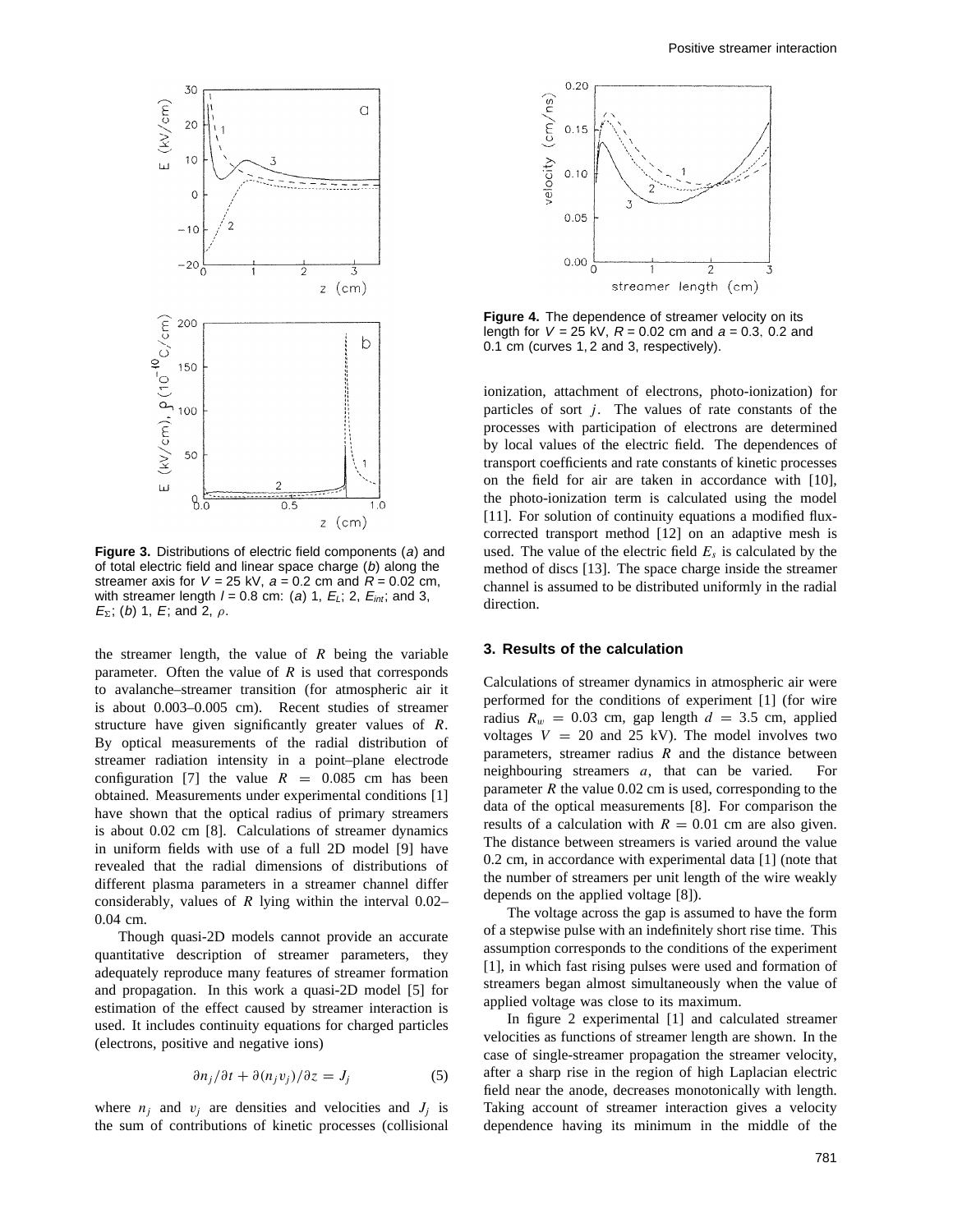

**Figure 5.** The dependence of current per streamer on time for  $V = 20$  kV and  $R = 0.02$  cm. Curve 1, single-streamer propagation; and curve 2, simultaneously developing streamers,  $a = 0.2$  cm.

gap. On approaching the cathode the value of the electric field *Eint* increases due to the influence of charge reflection leading to growth of streamer velocity. Note that, in the case of single-streamer propagation, calculations also give an increase in streamer velocity. However, it occurs close to the cathode, at distances less than 0.2 cm (not shown in figure 2), for which, for a correct description of the streamer dynamics, streamer–cathode interaction must be taken into account [4].

Comparison of the results obtained for two values of streamer radius  $R$  (figure  $2(b)$ ) shows that the change in velocity due to streamer interaction is greater for greater *R*, because an increase in *R* leads to a growth in linear space charge *ρ*. However, the character of the change in dependence of the velocity on streamer length is the same for both values of *R*.

The results obtained taking account of streamer interaction are in better accordance with experimental data than are the values calculated in the single-streamer case. Calculated values of streamer velocity are two or three times greater than obtained in the experiment [1]. The reason for this discrepancy may be the approximate nature of the quasi-2D model used. Figure 2(*b*) shows that the results of calculations for  $R = 0.02$  cm agree better with experiment than do those for  $R = 0.01$  cm. The too sharp (in comparison with experiment) increase in calculated streamer velocity near the cathode may be explained by the fact that, in the experiment, not all of the simultaneously developing streamers reach the cathode. Some of them stop in the middle of the gap. So, for values of the streamer length close to the gap distance, the role of streamer interaction is overestimated in the adopted scheme. Another cause of overestimation of streamer interaction is the assumption that all streamers move in the same plane. Deviation from the plane leads to an increase in the mean distance between the streamers with growth of their length.

In figure 3 the distributions of electric field components  $E_L$  and  $E_{int}$ , their sum (effective external field for streamer propagation)  $E_{\Sigma} = E_L + E_{int}$ , the full electric field  $E = E_{\Sigma} + E_{s}$  and the linear space charge density  $\rho$ along the gap are shown under the conditions of figure 2(*b*) (for  $R = 0.02$  cm) at the time moment corresponding to

streamer length 0.8 cm. Streamer interaction increases the field in front of the streamer head and decreases it in the region of the channel. It is seen that the distribution of *ρ* along the channel is nearly constant, justifying the possibility of introducing the mean space charge density  $\bar{\rho}$  in the equation (2).

The results of calculation for various values of streamer number per unit wire length (for various values of distance *a*) are given in figure 4. The role of streamer interaction grows with decreasing *a*.

Not only the streamer velocity but all other streamer parameters such as the charge transferred by one streamer and the number of generated active particles differ between these two cases. In figure 5 the calculated streamer currents as functions of time are shown. For simultaneously developing streamers the current per streamer is considerably less than the single-streamer current.

Note that one more factor related to streamer interaction has to be considered. It is the enhancement of concentration of photoelectrons in front of a streamer under consideration due to deposition of ionizing radiation from neighbouring streamers. As the calculations performed taking account of this factor have shown, its influence on streamer dynamics is negligibly small.

# **4. Conclusions**

The results presented above show that taking account of interaction of streamers simultaneously propagating in the discharge gap essentially influences streamer parameters (the dependence of velocity on streamer length, current per one streamer and so on). Taking into account this effect for conditions under which experimental information on the discharge structure is available can improve the description of discharge characteristics.

### **Acknowledgments**

The author would like to thank Drs Y L M Creyghton, E M van Veldhuizen and W R Rutgers for discussion of their experimental data. This research was supported in part by Grant MHD000 from the International Science Foundation.

# **References**

- [1] Creyghton Y L M, van Veldhuizen E M and Rutgers W R 1993 Electrical and optical study of pulsed positive corona *Non-Thermal Plasma Techniques for Pollution Control* (Berlin: Springer) pp 205–30
- [2] Gallimberti I 1988 Impulse corona simulation for flue gas treatment *Pure Appl. Chem.* **60** 663–74
- [3] Morrow R 1991 Theory of positive corona in  $SF<sub>6</sub>$  due to a voltage impulse *IEEE Trans. Plasma Sci.* **19** 86–94
- [4] Odrobina I and Cernak M 1992 Numerical modeling of the streamer–cathode interaction in a short positive point–plane corona gap *Czech. J. Phys.* **42** 303–15
- [5] Kulikovsky A A, Mnatsakanian A Kh, Naidis G V and Solozobov Yu M 1993 Models for positive corona streamer propagation in air and combustion products *21st Int. Conf. on Phenomena in Ionized Gases (Bochum, Germany)* pp 297–8